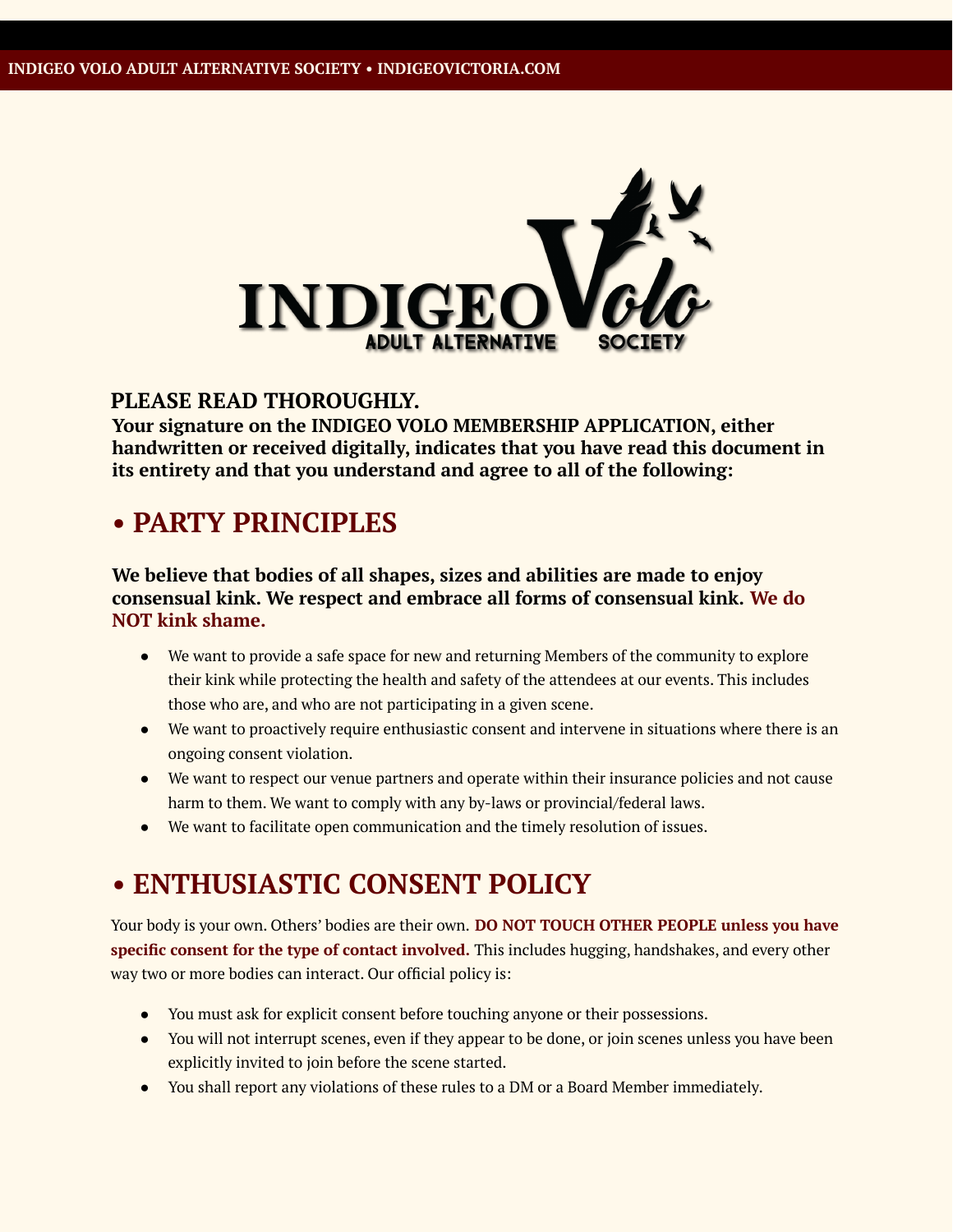Failure to follow these rules, when pointed out to you by a DM or Board member, may lead to temporary suspension or expulsion from the Society, as per bylaw 9, and/or your removal from INDIGEO VOLO events.

# **• DUNGEON POLICY**

#### **•BEFORE YOU ENTER:**

- **ANYONE** entering the event at any time must be at least 19 years old and present a valid piece of photo identification.
- There will be **NO MOBILE PHONE USE** inside the event space. **THIS WILL BE STRICTLY ENFORCED.** Phones are to be silenced and pocketed or stored with your belongings before entering the event. If you need to use your phone, please take it outside the venue.
- Video and/or audio recording is not permitted in the event space. Cameras, laptops and any other electronic devices which may have recording capabilities are prohibited from being used inside the event.

# **INDIGEO VOLO PROHIBITS:**

**Real or replica firearms, stun or taser guns, branding equipment, irritants (mace-type sprays), open flames (lighters, torches), and/or illegal drugs at our parties.**

### **•SOCIALIZING AND OBSERVER ETIQUETTE**

**The SOCIAL AREA is by definition an area where play does not occur.** Those in the social area have a reasonable expectation of non-involvement in play. If you wish to use the social area to engage in pet play, bondage, or exhibitionism for example, please speak with the head DM first. We will be pleased to facilitate special arrangements to accommodate certain activities in the social area; communication is the key to doing this right, and we encourage this with a few simple rules:

- All activities in the social area must be respectful of others who may not consent to accidental involvement in your play.
- Impact play and rough body play are not permitted in the social area.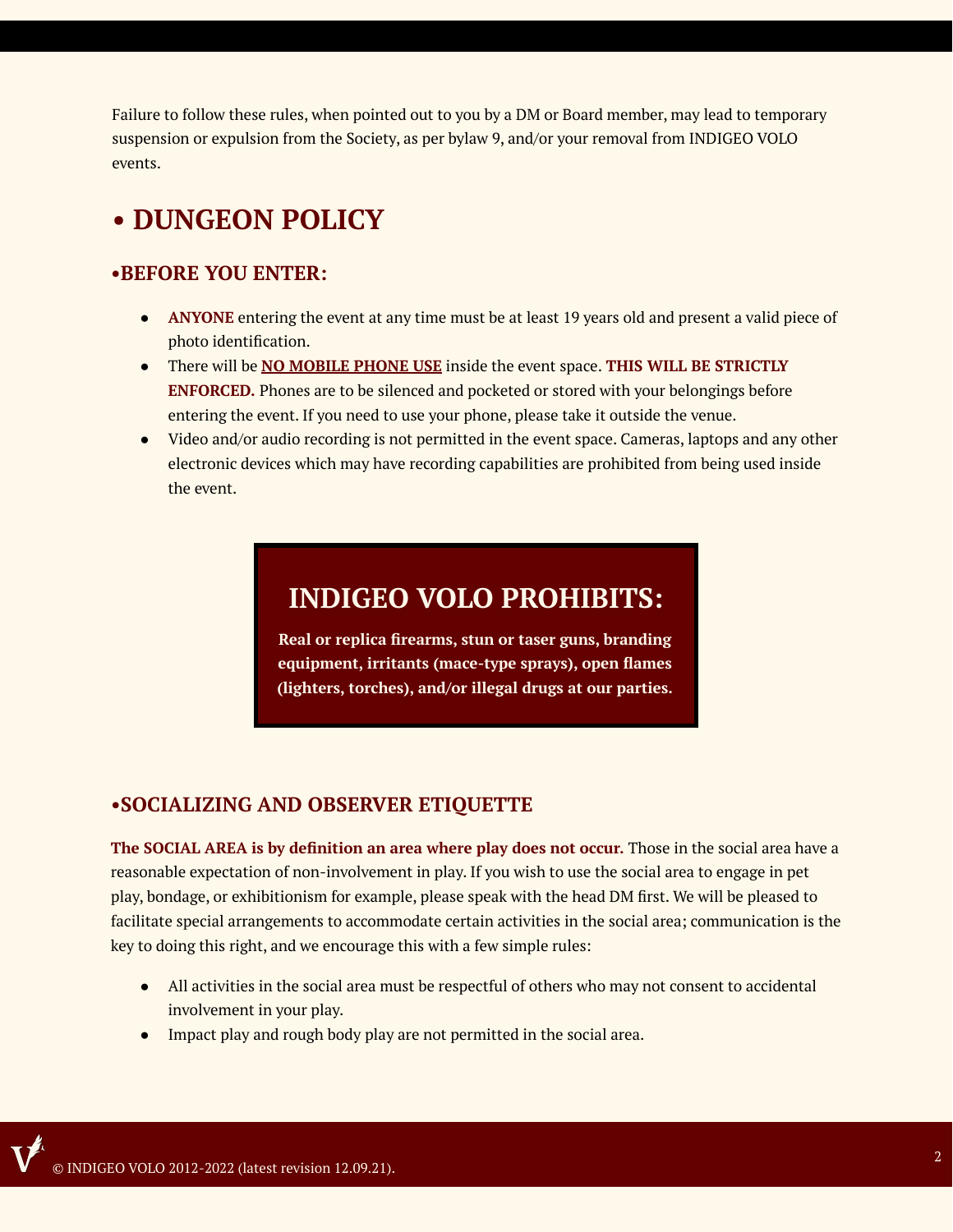- Any bondage that restricts the freedom of movement of hands or feet or that covers the eyes is not allowed in the social area, except by special arrangements to establish a safe space for display and participation purposes.
- DMs are focused on scenes in the play areas and will not be monitoring the social area. Tops are to ensure the physical safety of bottoms on and off the play floor.

Scenes on or off the play floor in a designated area are not to be interrupted unless you are **invited to interact with scene participants. RESPECT SCENES IN PROGRESS.** Please be considerate of the mental states of those in scenes. Loud conversations nearby can be detrimental to them. Do not touch a person engaged in a scene or enter a scene in progress without the express permission of the participants. Do not carry on conversations with, or ask questions of people involved in scenes. Do not encroach on scenes; give players space to play. Do not interact with those in the aftercare area; wait until they rejoin the social area.

**DON'T INTERVENE.** If you see something going on that disturbs you, please do not intervene. Instead, bring the matter to the attention of a Dungeon Monitor. Our DMs are trained to observe scenes for the safety of all participants.

### **•PLAY FLOOR RULES**

**The INDIGEO VOLO House safeword is "SAFEWORD", or "RED". Calling your safeword ensures that all play stops immediately.**

- **SEX IS NOT PERMITTED ANYWHERE IN THE VENUE DURING THE EVENT.** Penetration with toys or fingers and manual stimulation is permitted on the play floor ONLY. Please keep butt plugs and other wearables in place when in the social area.
- **KNIFEPLAY** is permitted, provided it does not cause any flowing blood. Cutting, scarification, or the use of sharp instruments to create any open wounds/flowing blood are NOT permitted.
- All play involving **NEEDLES** will be done in designated areas ONLY. Please use the sanitation and sharps disposal boxes provided. **There is to be NO impact play when needles are in use.**
- Tops are responsible for monitoring bottoms at all times on the play floor. Please do not leave bottoms unattended on the play floor.
- **SOLO PLAY** is permitted with a spotter.
- There is a small **AFTERCARE** area. Please consider others and be prepared to move out if you have been there for a while and space is becoming limited.
- **INJURIES** and **EQUIPMENT PROBLEMS** must be immediately reported to a DM. Anyone requiring **FIRST-AID** should also immediately see a DM.
- Please **CLEAN ALL EQUIPMENT AFTER USE** with the disinfectant wipes and gloves provided.
- If you are unsure about how to use specific equipment, ask a DM.
- **DM DECISIONS ARE FINAL.** Please see: CONFLICT RESOLUTION. The DM Team is responsible for ensuring compliance with our safety policies and maintaining an enjoyable environment for